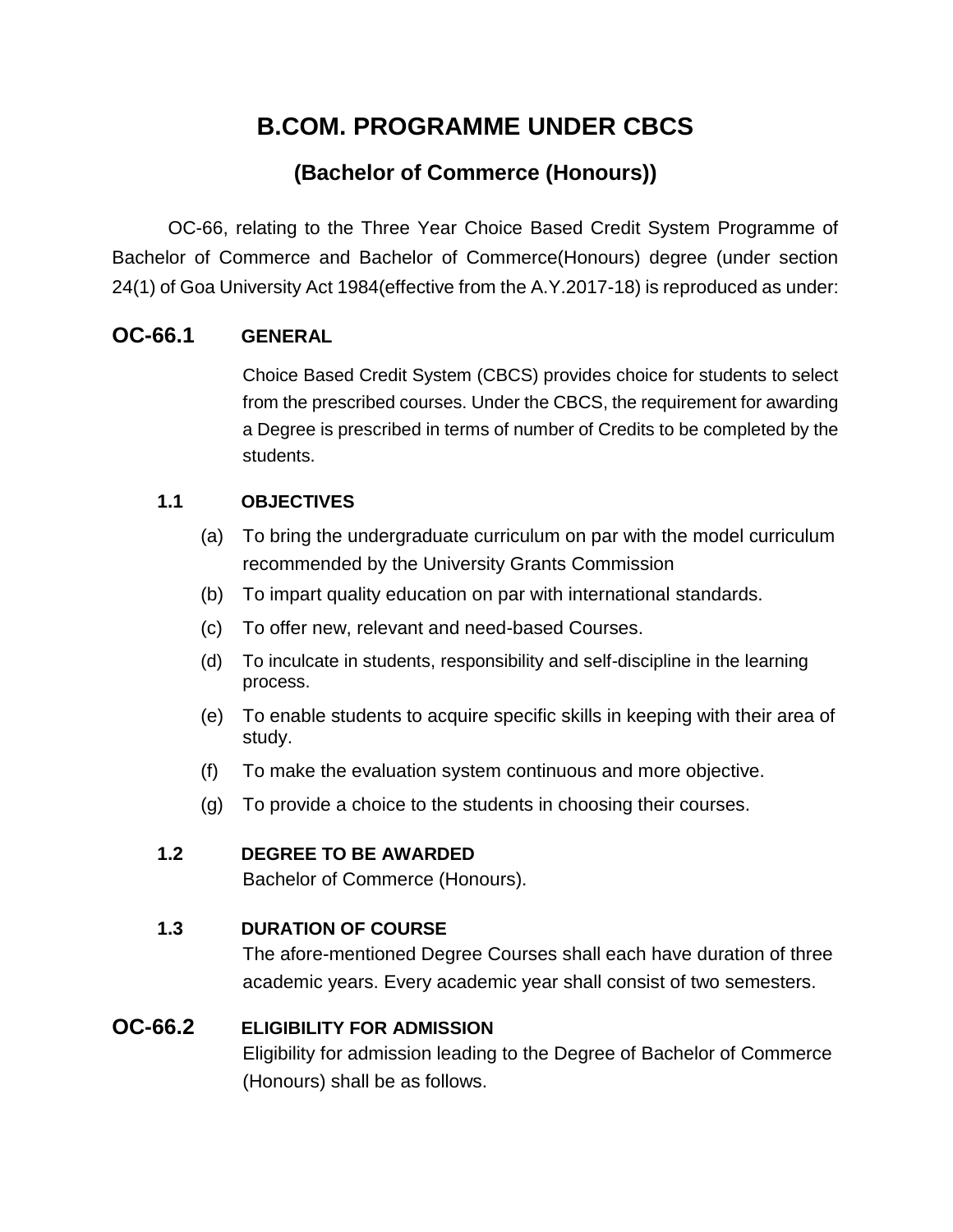## **2.1 Eligibility for admission to Semester I & II (in the first year) B.Com. (Hon.)**

## **Programme :**

- (A) To be eligible for admission to the Semester I of the Three Years Programme leading to the Degree of Bachelor of Commerce (Hon.) the candidate should have passed: The Higher Secondary School Certificate (Std. XII) examination conducted by the Goa.
	- (i) The Higher Secondary School Certificate (Std. XII) examination conducted by the Goa Board of Secondary and Higher Secondary Education in any stream, including Vocational stream in the subjects notified by the University from time to time.

OR

- (ii) Std XII Arts/Science/Commerce or similar examination of another body, equivalent to Goa Board of Secondary and Higher Secondary Education, Goa, and recognized as such by Goa University.
- (C) A candidate not covered under any of the above categories but desirous of seeking admission to the said course may apply to the College. However, the Registrar along with Dean of concerned Faculty and Chairperson(s) of Board(s) of Studies of concerned subjects shall decide the eligibility.
- (D) A candidate admitted for Semester-I shall be deemed eligible for admission to Semester-II.
- (E) A candidate migrating from another recognized University and desirous of direct admission to Semester-II may be considered for admission provided he/she has cleared/passed First Term/ Semester-I examination of that University with those subjects for which admission is sought and undertakes to successfully complete the other compulsory Courses of Semester-I.

## **2.2 Eligibility for admission to Semester-III & IV (in the second year) B.Com.**

**(Hon.) Programme:**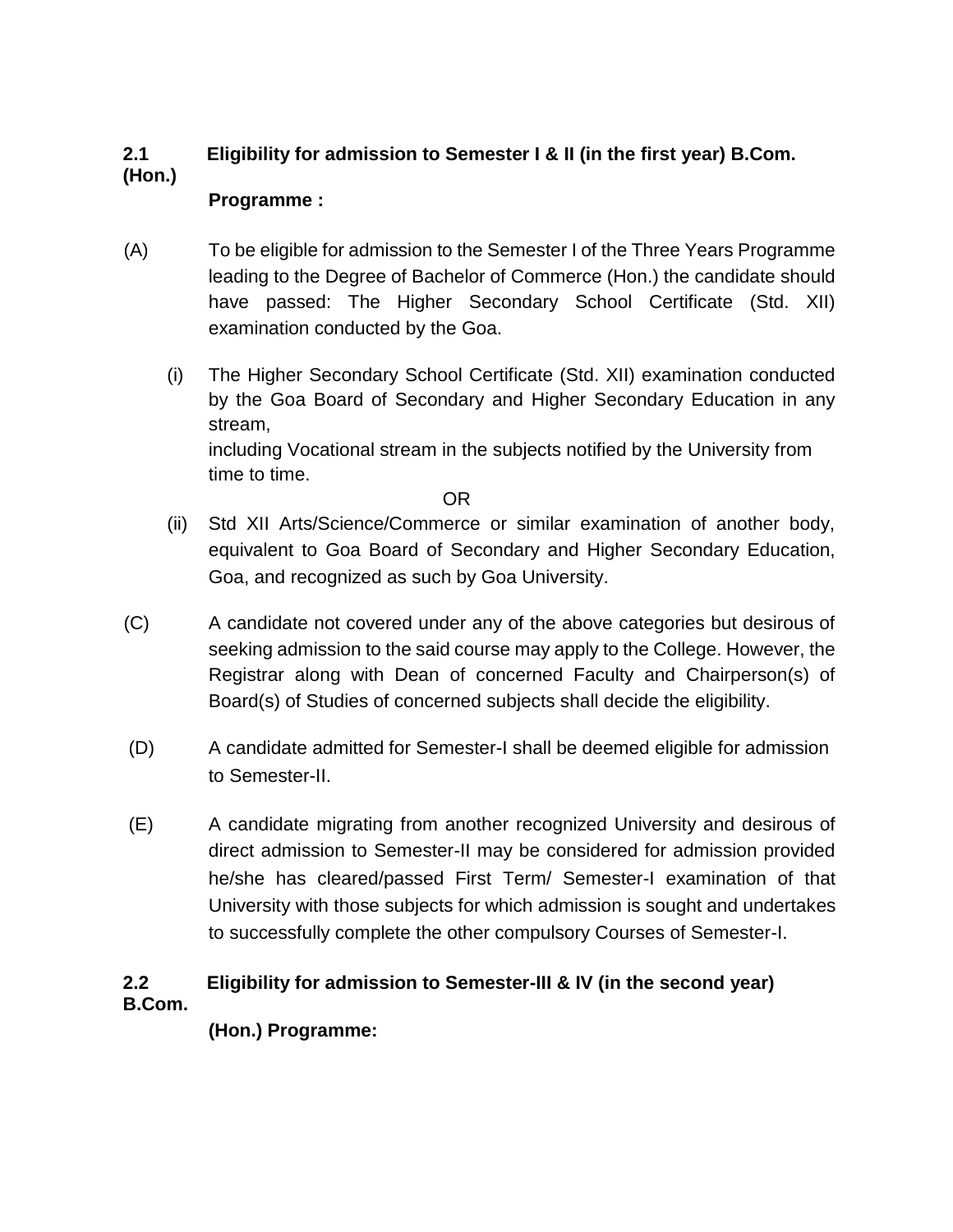- (A) A candidate who has requisite attendance for Semester-I and Semester-II shall be eligible for admission to Semester-III.
- (B) A candidate migrating from any other recognized University may be considered for admission to Semester-III of the B.Com. (Hon.) provided:
	- (a) He/She has passed the First Year B.Com. (Hon.) examination in all subjects from that University.
	- (b) He/She had offered at the First Year the same subjects as prescribed under Major category available under the scheme of this University.
	- (c) He/She undertakes to successfully complete the required courses and credits prescribed by this University for Semesters-I & II, if he/she has not already done so in the previous University. Result of Semester IV examination shall be withheld if the candidate fails to fulfil this undertaking.
- (C) A candidate admitted for Semester-III shall be deemed eligible for admission to Semester-IV.
- (D) A candidate from another recognized University may be considered for direct admission to Semester IV provided he/she fulfils the conditions in (a), (b) and (c) at (B) above and in addition, has passed/cleared Semester-III/First Term examination of the Second Year B.Com. of that University. However, the result of semester IV shall be withheld if the candidate does not fulfil these conditions.

## **2.3 (i) Eligibility for admission to Semester-V (in the third year) B.Com. (Hon.) Programme:**

- (A) A candidate who has been declared passed in Semester-I to Semester-IV examinations shall be eligible for admission to Semester-V.
- (B) A candidate admitted for Semester-V shall be deemed eligible for admission to Semester-VI.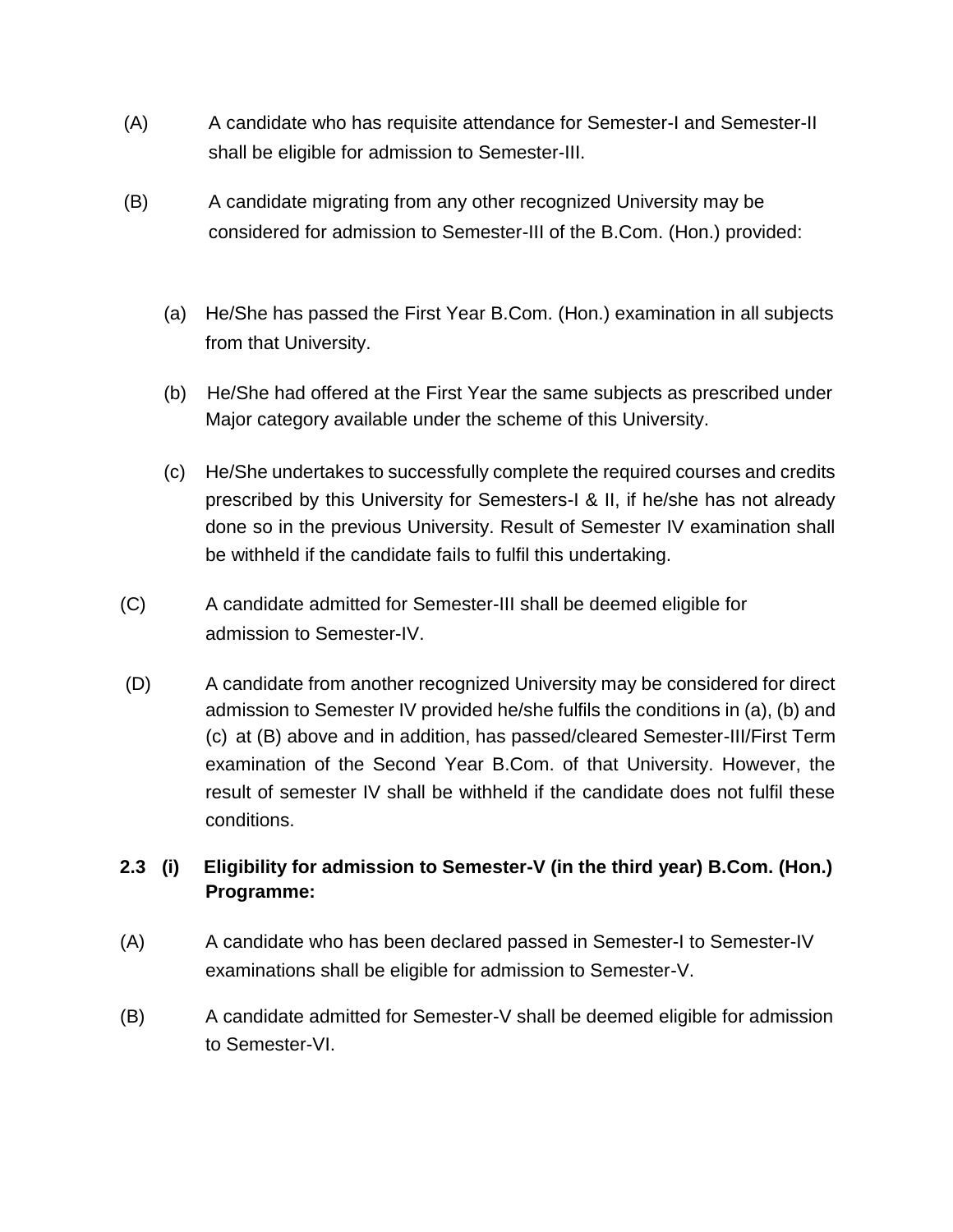- (C) A candidate migrating from any other recognized University may be considered for admission to Semester-V of the B.Com. Course provided:
	- (a) He/She has passed the Second Year B.Com.(Hon.) Examination in all subjects from that University, and
	- (b) He/She had offered at the Second Year the required courses and credits under the scheme of this University. A candidate fulfilling these conditions shall be eligible for admission to Semester-V only.

## **(ii) Eligibility for admission to Semester-VI (in the third year) B.Com. (Hon.) Programme:**

(A) A candidate already admitted for Semester-V shall be deemed eligible for admission to Semester-VI. Direct admission to Semester-VI shall not be permitted.

## **2.4 Class strength:**

Number of students in a class/division shall not ordinarily exceed sixty.

## **OC-66.3 PROGRAMME STRUCTURE:**

- 1 The Programme shall be based on a system of time-integrated Units called Credits,
- 2 The Programme shall comprise Courses such as Core, Elective and Ability Enhancement Courses.
- 3 A Credit shall consist of 15 clock hours of theory of 1 hour duration each or 15 practical classes of 2 hours duration each, per semester or its equivalent; field work and such other as recommended by the Board of Studies (BoS) shall be considered under practical category for calculating credits and workload.
- 4 One Credit shall carry a maximum of 25 marks.
- 5 A student shall be eligible for the award of Bachelor's Degree on successful completion of minimum of 132 Credits, to be completed over a minimum of six Semesters.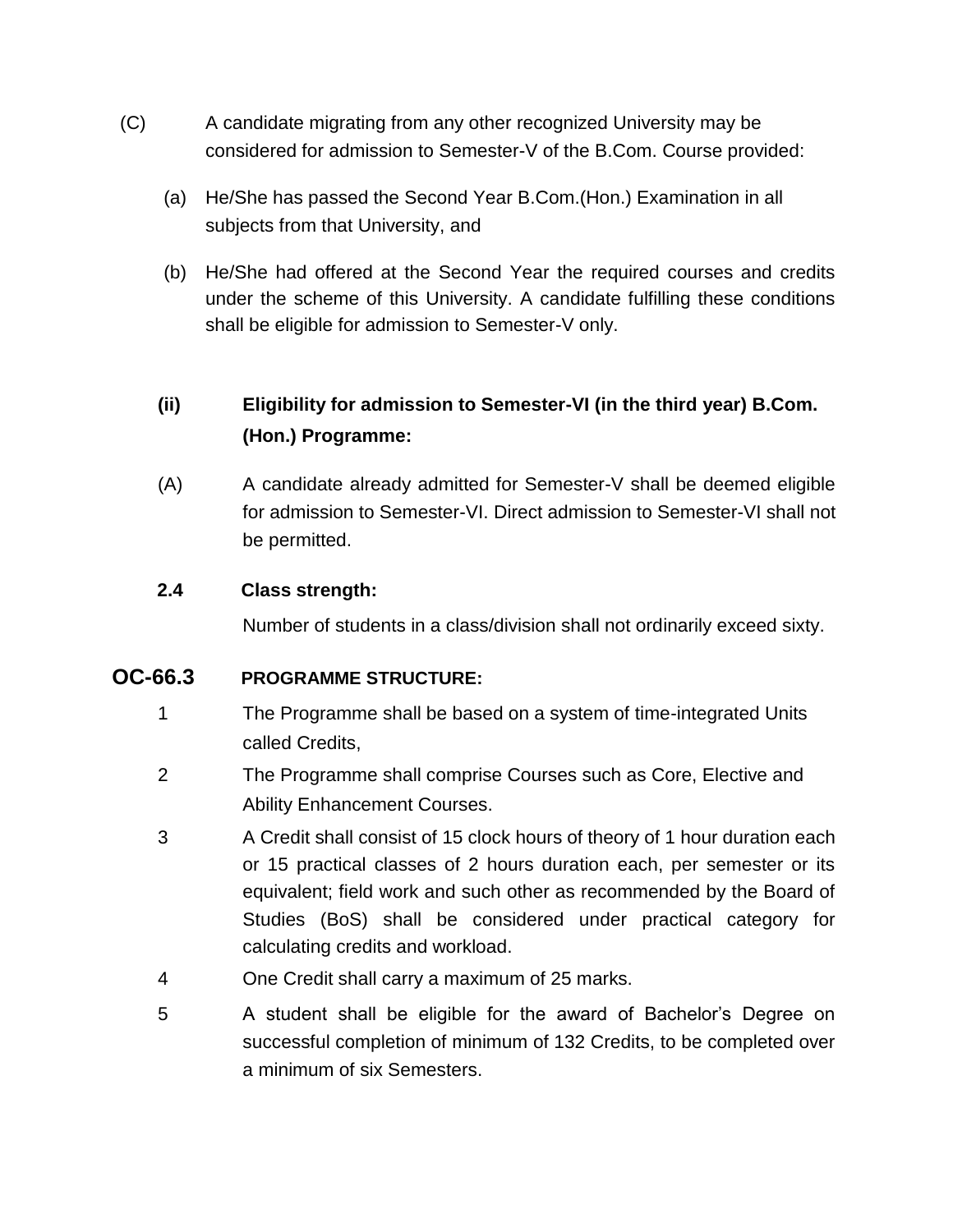A student shall be eligible for the award of Bachelor's Degree (Honours) on successful completion of minimum of 148 Credits, to be completed over a minimum of six Semesters.

## **OC-66.4 COURSE STRUCTURE**

**1** Each Course can carry different weightage in terms of number of Credits. Each

> Course should define learning objectives and outcome. A course may be designed so as to comprise any or combination of lectures/ tutorials/ laboratory work/ field work/ outreach activities/ project work/ vocational training/ viva/ seminars/ term papers/ assignments/ presentations/ selfstudy/ such other.

## **2 Core Course**

A Core Course (CC) shall be of 4 or 6 Credits and may consist of only theory component, or theory and practical components, in which case the theory component shall be of 3 Credits and the practical component shall be 1 Credit for 4 credit courses and the theory component shall be of 4 Credits and the practical component shall be 2 Credits for 6 credit courses, or as prescribed by BoS and approved by the Academic Council.

## **3 Elective Course**

An Elective Course can be chosen from a pool of Courses, which may be specific/ specialized/ advanced/ supportive to the discipline or subject, or which provides an extended scope, or which enables an exposure to some other discipline/ subject/ domain or which nurtures the candidate's proficiency/ skill. An Elective Course may be Discipline Specific Elective Course or Generic Elective Course.

**3.1** (Notified on 29 th May, 2017) Discipline Specific Elective (DSE) Course Discipline Specific Elective (DSE) Courses shall be offered in the main discipline/subject. Each DSE shall be of 4 Credits and may consist of only Theory component, or Theory and Practical component, in which case the theory component shall be of 3 Credits and the practical component shall be 1 Credit or as prescribed by BoS and approved by the Academic Council. Any number of DSE's as approved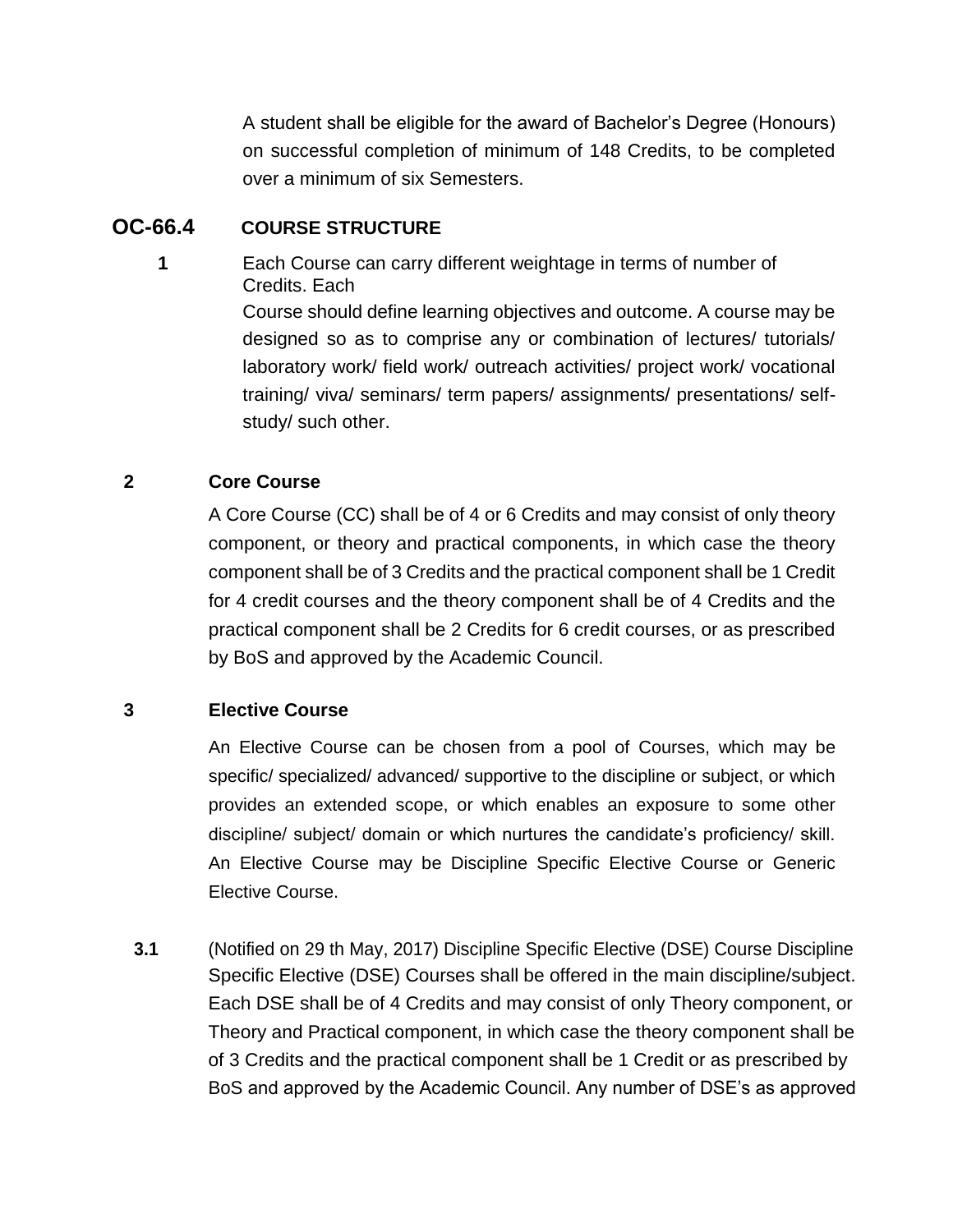by BoS and AC, can be offered depending upon the specialization available in the college.

#### **3.2 (Notified on 29th May, 2017) Project**

A compulsory Project work of 4 Credits shall be offered in lieu of a DSE Course in Semester VI and shall be designed to acquire special/ advanced knowledge; it shall be specialised course involving application of knowledge in solving / analyzing /exploring a real life situation / difficult problem. Students shall undertake such a project under the guidance of a teacher/ faculty member. The topic for the Project Work shall be given in Semester V. Students shall be required to carry out work for the Project during Semesters V & VI. The assessment of the Project will be carried at the end of Semester VI.

#### **3.3 Generic Elective Course**

A Generic Elective (GE) course shall be of 4 Credits, and may be chosen from an unrelated discipline/subject, with an intention to seek exposure. A Core Course offered in a discipline/subject may be treated as GE Course for another discipline/ subject, and may consist of only Theory component, or Theory and Practical component, in which case the Theory component shall be of 3 credits and the Practical component shall be of 1 Credit, or as prescribed by BoS and approved by the Academic Council.

## **4 Ability Enhancement Courses (AEC)**

The Ability Enhancement (AE) Courses may be of two kinds: Ability Enhancement Compulsory Courses (AECC) and Skill Enhancement (SE) Courses.

- **4.1** AEC Courses are based upon the content that leads to Knowledge enhancement. Environmental Studies as AEC Course is mandatory for all disciplines. Each Course shall have only Theory component of four credits or two separate Courses of 2 credits each.
- **4.2** SE Courses are value-based and/or skill-based and are aimed at providing hands-ontraining, competencies, skills. These courses may be chosen from a